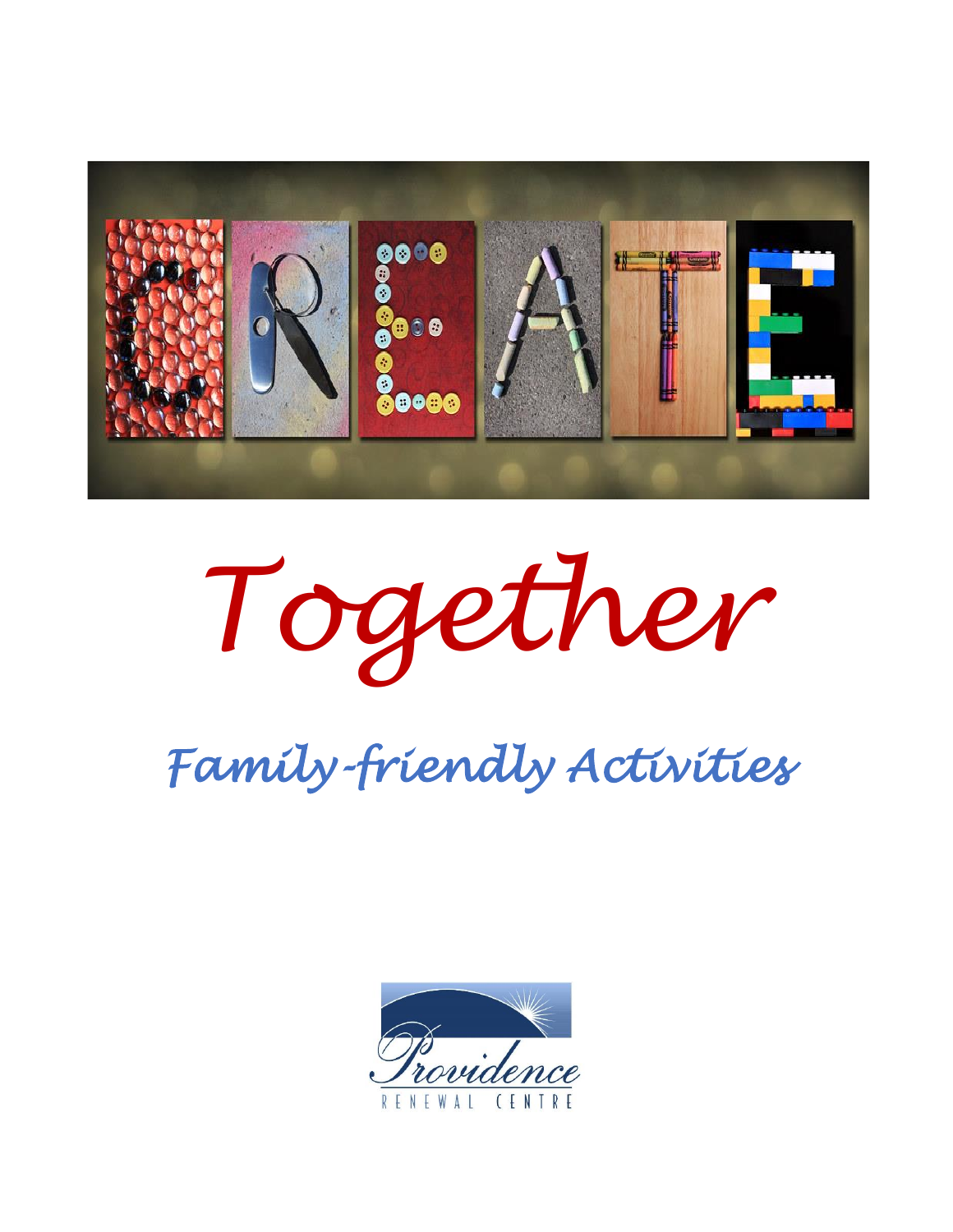This summer, Providence Renewal Centre invites you to *create together…* with activities designed to:

- Inspire conversations
- Invite playful prayer
- Creatively 'waste time' with God
- Wonder as you wander
- Explore and discover, indoors and outdoors, alone, and together

The materials in the package are only suggestions. Use what appeals to you, courageously try others that appear outside your comfort zone and feel free to adapt any or all to your specific situation. Together, as we engage the world in which we "*live and move and have our being"* (Acts 17:28), we are united in prayer.

#### **Wonder Box**



Create an "I wonder…?" box, where anyone can place a "wondering" as they arise. Designate a time to open the "box" and to explore the topics together … perhaps weekly.

# **Upside Down Sabbath**

It has bee[n said](https://creativecommons.org/licenses/by-nc/3.0/) that Jesus' message *turns things upside down.* In scripture we read, *[th](https://creativecommons.org/licenses/by-nc/3.0/)e first shall be last (Mt 20:16); the meek shall inherit the earth (Mt 5:5),*  valleys will be raised and hills made low (Lk 3:5; Is 40:4). This activity invites playful exploration of this concept.

- Start the day with a sit-down supper (consider slow-cooker meals that cooks overnight so Mom need not get up early)
- At lunch time, eat your fruit or dessert before your soup or sandwich
- For supper, have breakfast
- Wear an item of clothing inside out
- In the evening, share about the experience and perhaps (depending on ages) explore habits that could be "up-ended"

## **Share-ables Collection/Let Go Laundry basket**



Designate a laundry basket or bin for the collection of share-ables Invite contributions of "things" no longer needed but still in good shape Allow others to "claim" items Bless the things to be shared and gift them to a charity, second-hand

store or others who might appreciate them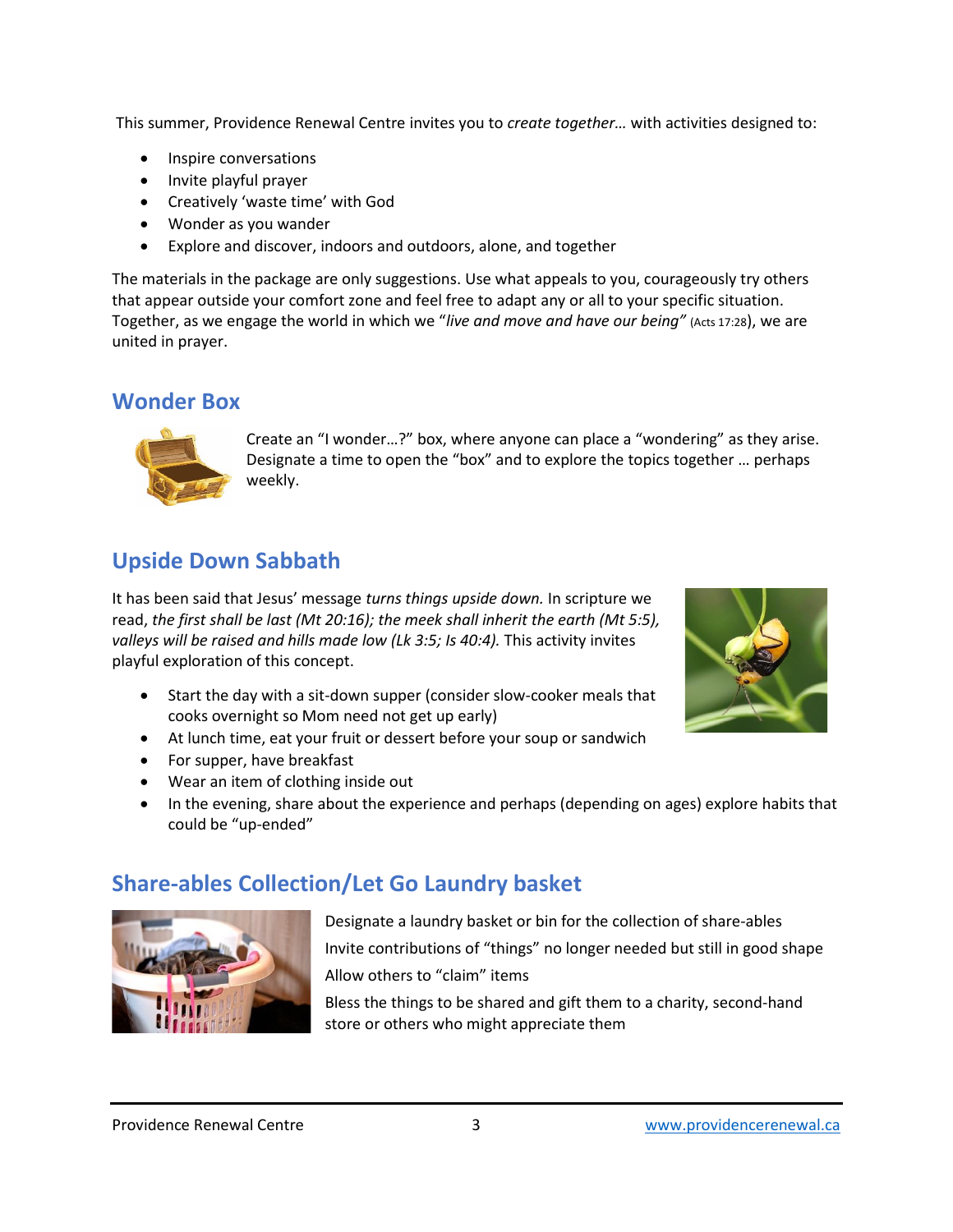## **Memories Matter**

- Pull out the pictures of times spent together or invite everyone to select 5-10 pictures from their devices to print
- Invite the creation of a collage of family times individually or together. If created individually, consider gathering the collages and making an album
- Spend time sharing about the items in the collage(s)



## **Food for Thought**



Experiment with cooking together as family [prayer](https://creativecommons.org/licenses/by-nc-nd/3.0/)

Each member chooses an ingredient … see what you can create that would be edible

Enjoy the time together, the laughter, the learning … this is living prayer

Bless your edible creation and enjoy the meal

## **Vision Board**

- Consider a corkboard or large piece of construction paper for this project
- Invite family members to post words and images (clipped from magazines or off the computer) that represent hopes and dreams for the future
- Set aside time to view the vision board together. Talk about it, ask questions, explore what is posted.



[This Photo](http://bellenoirmag.blogspot.com.au/2012/01/happy-you-year.html) by Unknown Author is

#### **Praying with Playdough**



Try this at the end of the day

Invite creation of something that captures the "best" part of the day, a time you felt close to God. Share.

Invite creation of something that represents the "worst" experience of the day, when you felt alone or without God. Share.

Craft a hope, an intention, for tomorrow or an invitation you learned from the first two creations. Share.

End by remembering that we are clay that God continues to mold. *("We are the clay, You are our potter; we are all the work of your hand"* Isaiah 64:8) Notice God never discards the clay just re-shapes it.

For younger ages, craft animals or plants, use everyone's creations to tell a story.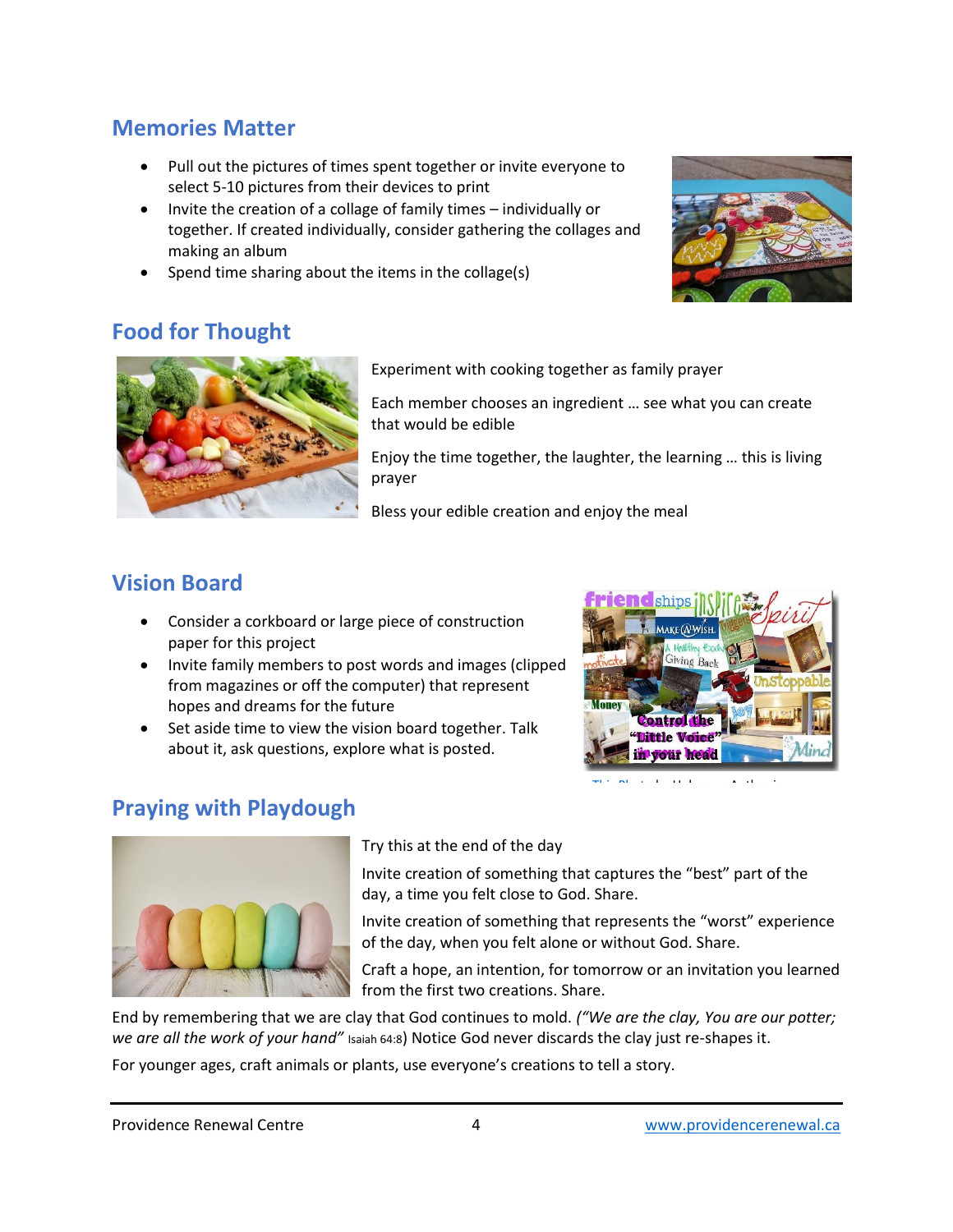#### **Help, thanks, wow**



Use a whiteboard, blackboard, corkboard, or your refrigerator

Invite the posting of prayers of gratitude (thanks), prayers of request (help), moments of amazement/learning/surprise (wow).

This may become a communication center where even through everyone's busyness we can be aware of what is on the minds of those with whom we share a household

## **Something to talk about**

Invite the sharing of a story – perhaps a different person shares each day/week

After the sharing, engage by inviting those listening to engage the conversation by stating what they:

- appreciated (what aspect or the story stirred/touched their heart),
- noticed (what the learned or an image that was of interest)
- wondered about (questions the story raised).



Not everyone has to respond to in all ways. Allow the storyteller to respond if they wish or just to receive the feedback.

#### **Adventure building**



Post an opening like "once upon a time" and invite the addition of the "next sentence" and allow the adventure to build during the week/month.

Or build a story with Lego where new pieces can be added by others in the household to grow the adventure.

Select a beginning day and an ending day so everyone will work toward the conclusion of the story before the time for sharing.



Discuss where you see God in the adventure/story, even if God is not named.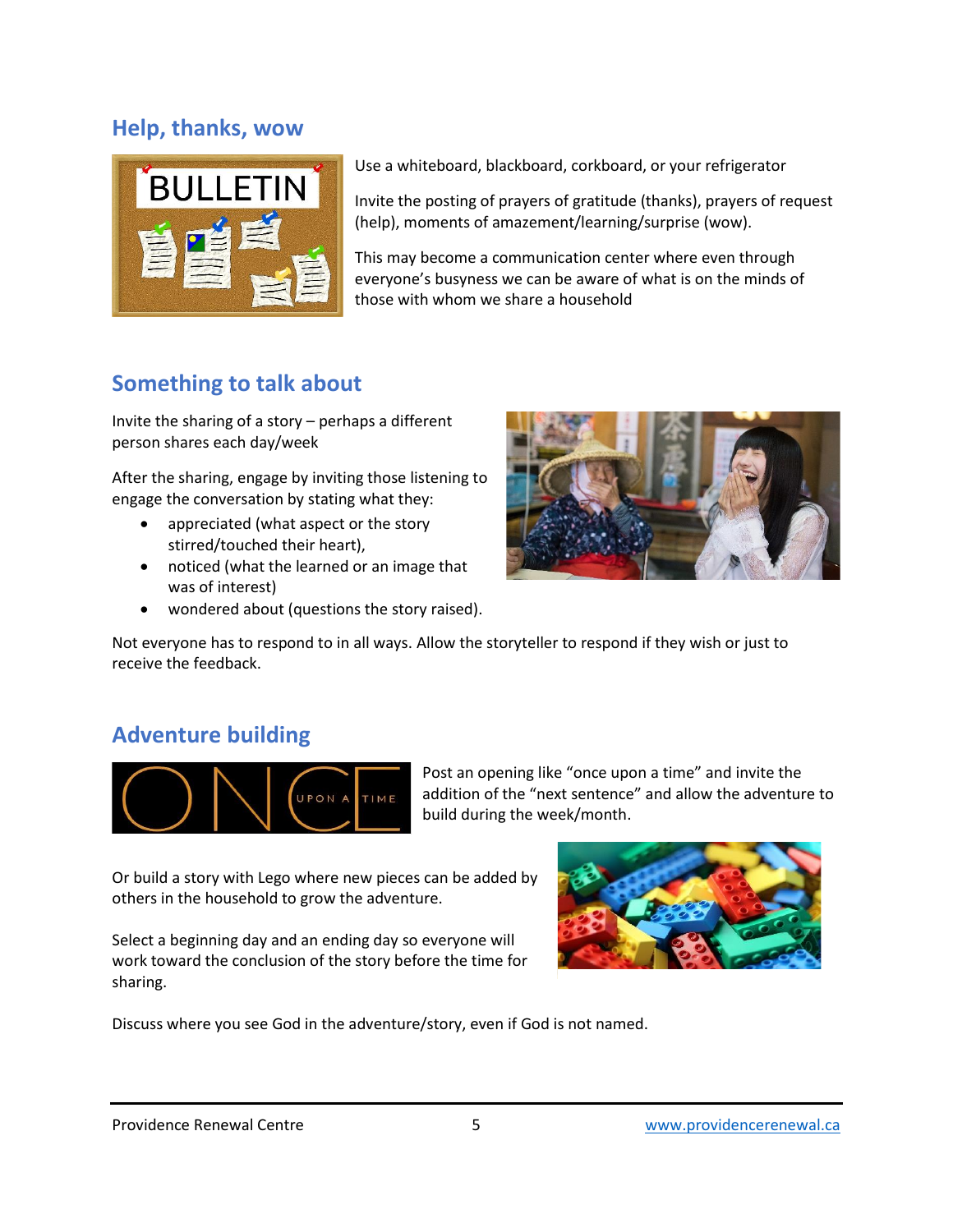# **Rainy day drawing**

Gather paper, pencil, crayons enough for everyone

- Set a timer, perhaps 10 minutes (more or less depending on ages)
- Draw "God"
- Share:
	- o Describe what is in your drawing.
	- o What do you like best/least about your drawing?
	- o Tell why you chose the colors you used.
	- o Share any surprises in your drawing that you saw only after time was up?

Other ideas:

• Draw or use playdough to craft emotions and feelings (sad, happy, anger, joy etc),

## **Wondering with Words**



Use words to create an image.

Use your own words, a poem or prayer written by someone else, or a scripture passage.

You may create a collage of words, a spiral of words, a tree of words, or select a single word/phrase/passage to "illuminate."

That is what the creators of the hand-crafted Saint John's Bible call illustrating biblical texts.

Visit [www.saintjohnsbible.org](http://www.saintjohnsbible.org/) for more information.

## **Journal with God**

Commit to writing at least three sentences each day:

- something you are thankful for,
- something that puzzled you, and
- a wish for tomorrow.

At the end of the month, re-read your entries. Do you notice any patterns, learnings?

You may decide to keep the words or to release them to the shredder.

Let your pen be your prayer partner as you converse with God.



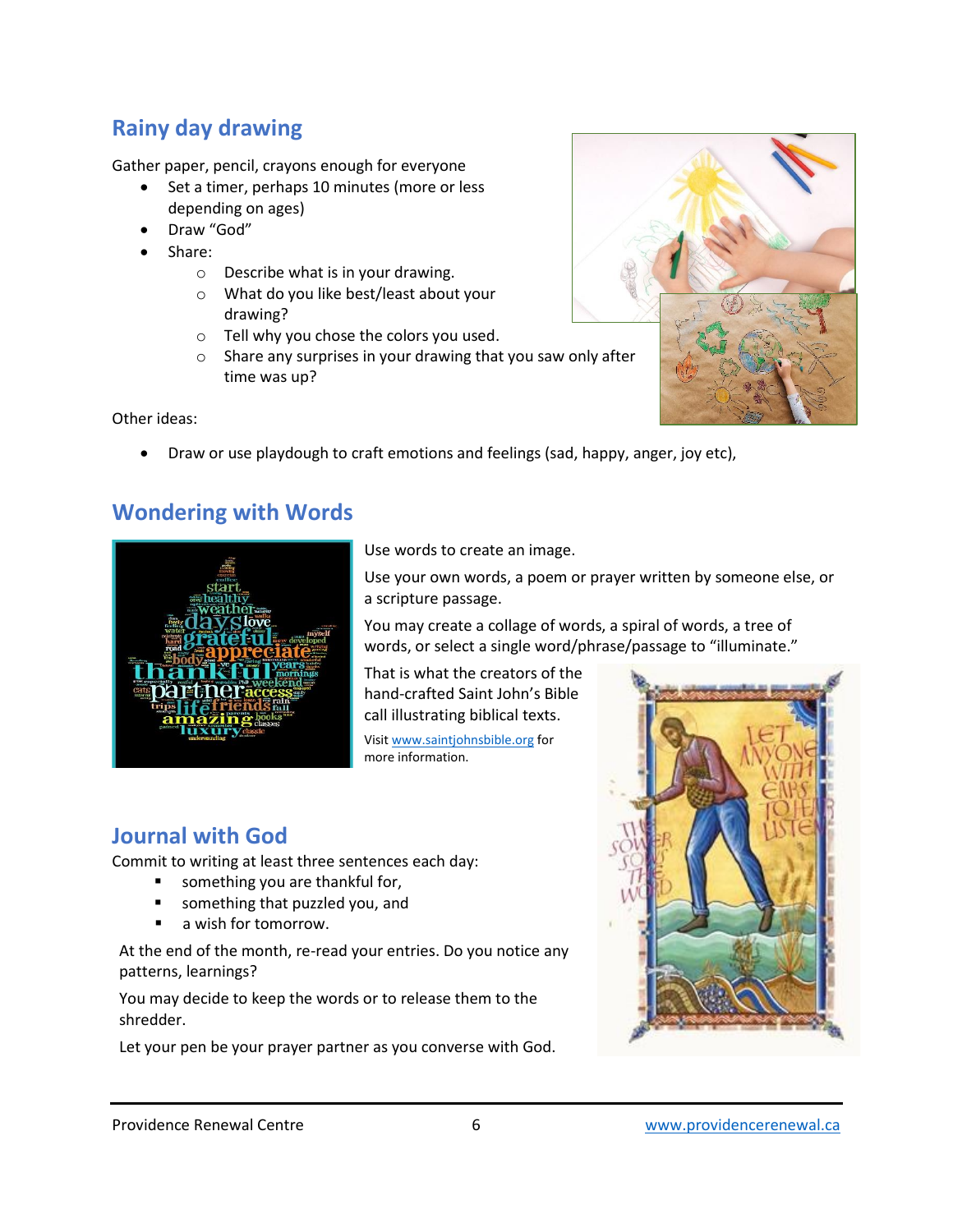#### **Senses Alive**

This is an invitation to encounter what has been referred to as "the first Bible" by taking a walk outside. You can do this alone or together.

- No expectations, pack only an openness to experience
- Engage your senses. Let the sounds, smells and sights of the natural world hold your attention
- Remember, you are a member of this earthly community, this creation



What do you see? What sees you?

What do you hear? What hears your movement?

What do you smell?

What tastes are carried in the air? What memories do they conjure?

Let the air touch you – describe the experience. Touch a leaf, a tree, a stone etc, describe its many textures, temperature, etc …. listen to the touch.



Take time to share your discoveries, experiences. You may suggest everyone collect an item for sharing from walk time

– it could be an item from nature or a photo of something noticed.

## **Picnic with parables**



Jesus often taught outside - on hillsides or in valleys.

Pack snacks, a blanket, and the bible. Set off to a favorite spot (your backyard, deck, a park etc.)

Read one or several of Jesus' parables. (Chapter 13 of the Gospel of Matthew has several parables from which to choose)

How do you hear the words of scripture differently while outdoors? What do you notice?

Try creating a modern-day parable or updating an existing parable.